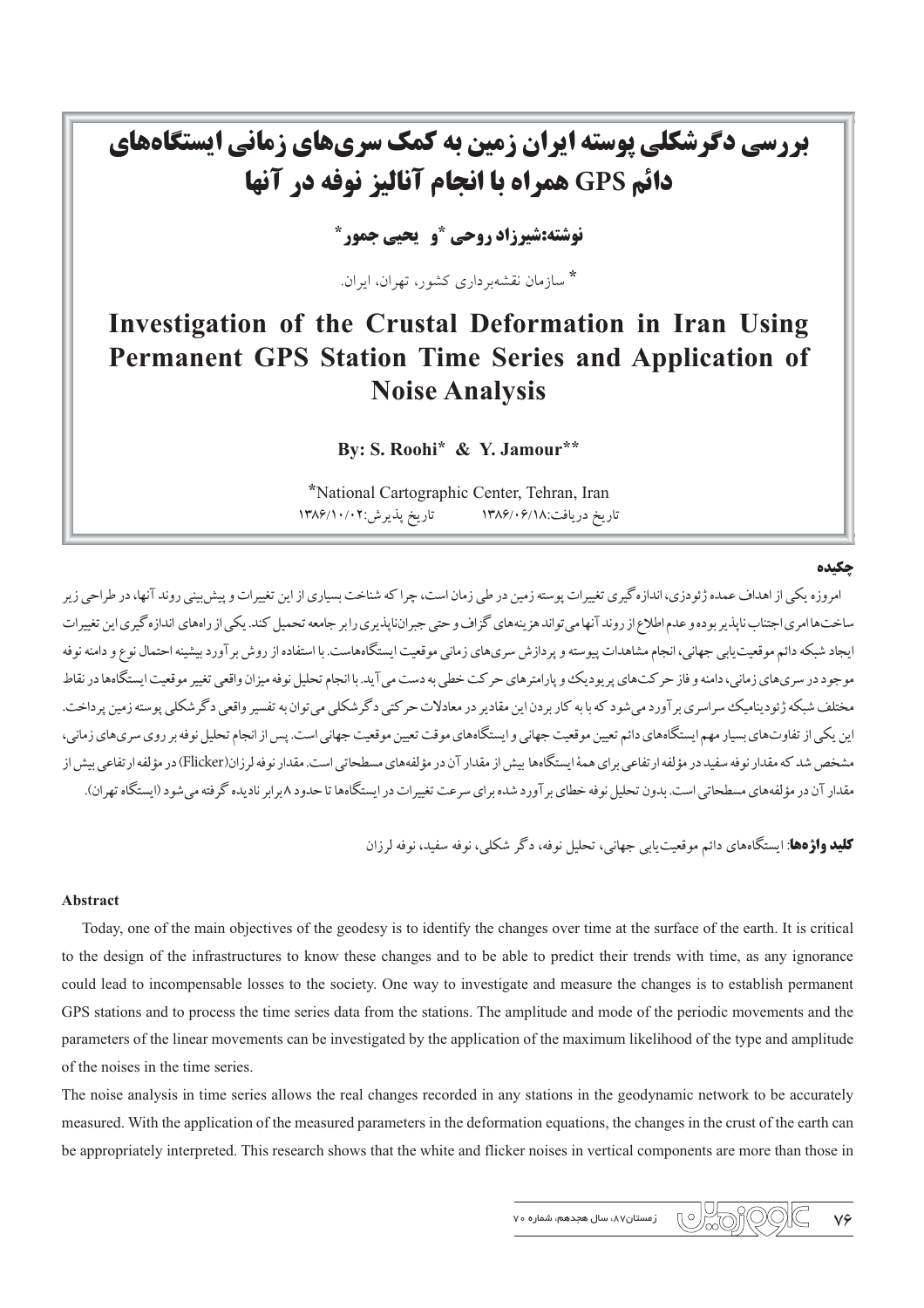the horizontal components. Without the application of noise analysis on time series, the estimated errors for the rate of changes in the geodynamic stations would be underestimated by 8 times.

Key word: Permanent GPS stations, Noise analysis, Deformation, White noise, Flicker noise.

#### 1-مقدمه

تاریخچه زمین لرزهها، پیش از سده ششم و نیز دادههای ثبت شده نشان دهنده این مطلب است که ایران همواره دستخوش زمین لرزههای بسیار ویرانگری مانند زمین لرزه بم در ۵ دی ماه ۱۳۸۲ بوده است(جدیدی و همکاران،۱۳۸۵). موارد مشابه در سال های اخیر توجه مسئولان را به خود جلب کرد منجر به ایجاد شبکه دائم GPS به منظور مطالعه فعالیتهای ژئودینامیکی ایران شد(جدیدی و همکاران،۱۳۸۵). پس از انجام تصحیحات لازم بر روی سریها با استفاده از فنونهای سرشکنی کمترین مربعات خطی(LLSPA)، تحلیل طیفی کمترین مربعات(LSSA) و برآورد بیشینه احتمال بخش های خطی، پریودیک و نوفه موجود در این سریها شناسایی شده و اطلاعات لازم برای استفاده در معادلات دگرشکلی حرکتی به دست میآید. علاوه بر این، به علت این که تحلیل نوفه بر روی سریهای زمانی صورت می گیرد، مقدار جابهجایی واقعی موقعیت ایستگاهها، دامنه و نوع نوفه موجود در این سریها به همراه انحراف معیار واقعی آنها به دست مے , آ بلہ.

### ۲- دادههای مورد استفاده و یردازش آنها

در انجام این تحقیق، از دادههای ۲۴ ایستگاه شبکه دائم GPS که تا زمان انجام تحقیق دست کم دارای یک سال مشاهده بودهاند، استفاده شده است. اين ايستگامها عبارتند از:ahav,akht,amnd,arng,bojd,far m,foim, fopm,hamd,illm,kalt,krad,krmd,mshn,najm,nish,quch,sagz,s bsh,skoh,smnn,tabz, tehn , vrmn و در شکل ۱ نشان داده شده است. این ایستگاهها دارای گیرنده Ashtech UZ-12 و آنتن Chocke هستند، به منظور بهدست آوردن دقت محاسباتی بالا برای پردازش دادهها از نرمافزار GAMIT-GLOBK استفاده شده است (Jadidi, 2006; Jamour,2005).

# **3- آنالیز سریهای زمانی ایستگاههای دائم GPS ۱-۳- بررسی تغییرات ناگهانی در سریهای زمانی**

در ایستگاههای مورد بررسی در پروژه تنها در ایستگاه تهران یک تغییر ناگهانی در ۱۷ ژانویه ۲۰۰۴ به علت تغییر آنتن گیرنده ایستگاه دیده شد. میزان این تغییر ناگهانی که در واقع یک شیفت (offset) می باشد، برای هر کدام از

مؤلفههای مختصات N و E و UP به ترتیب ۱۲/۷ و۲۰/۱۳ و ۲۶/۵ میل<sub>م</sub>یتر بو ده است.

## **3-2- کنترل سریهای زمانی از لحاظ فقدان(Gap) داده**

در این تحقیق، ۳۶ ایستگاه با طول مدت مشاهدات بیش از یک سال، .<br>انتخاب شدند. با یک بررسی اولیه روی سریهای زمانی، مشخص شد که در ۱۲ تا از این ایستگاهها، به دلایل مختلف در بعضی از بازههای زمانی، دادهای وجود ندارد. فقدان داده در این بازهها در حدی بود که امکان بازسازی آنها به کمک روش های درون یابی وجود نداشت. در نتیجه این ایستگاهها حذف شدند.

#### 3-3- كشف مشاهدات اشتباه و حذف آنها از سرى زماني

در نتیجه اعمال آزمون آماری سه سبگمادر فاصله اطمینان۹۹درصد (Roohi,2006;Hollenstein,2005)تعدادی از مشاهدات به عنوان اشتباههای بزرگ از سریها حذف شدند. این کار برای هر دو بخش از سری زمانی مؤلفههای مختصات ایستگاه تهران (قبل و بعد از تاریخ تعویض آنتن) به طور جداگانه انجام شد.

# 4-4- محاسبه روند خطی و برداشتن آن از سریهای زمانی روند خطي از روش سرشكني پارامتريك كمترين مربعات خطي(LLSPA) محاسبه شده و از روی سریهای زمانی برداشته شد.

$$
g(t) = f(t) - \hat{p}(t)
$$
 (1)

که در آن  $f(t)$ سری زمانی و $\hat{p}\left( t\right)$  روند خطی است. البته اجباری در حذف روند خطی در این مرحله نیست، ولی اگر پیش از تحلیل طیفی، روند خطی از روی مشاهدات برداشته شود، محاسبات طيفي سريع تر و بهتر انجام مي شود (Vanicek,1971; Abbasi,1999). با حذف بخش خطى تحليل طيفى براى باقيمانده سرى زمانى انجام مي گير د.

 $\mathbb{R}^{\circ}$ .<br>زمستان۸۷، سال هجدهم، شماره ۷۰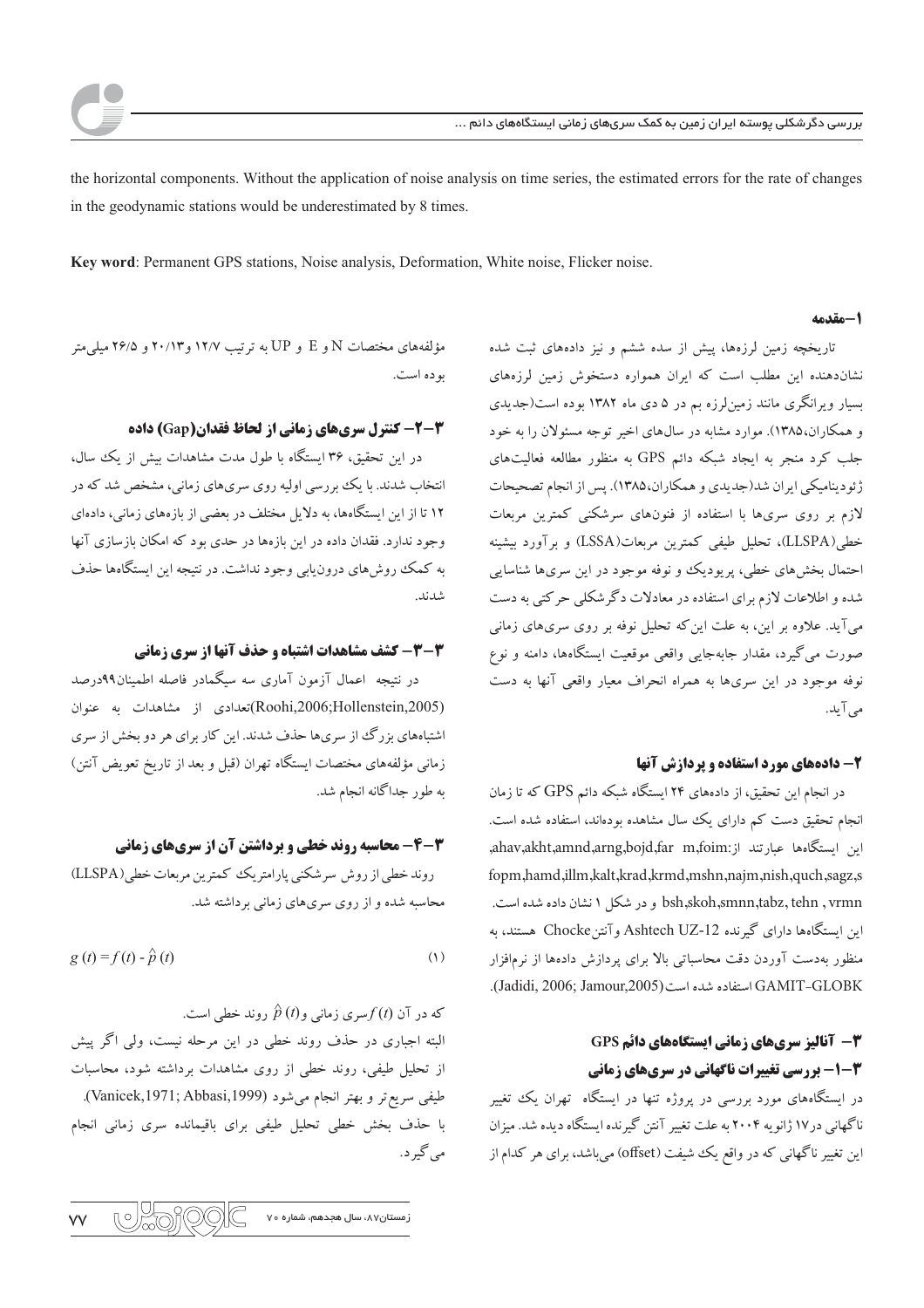## 3-3- تحلیل طیفی سریهای زمانی ومحاسبه روند نهایی

هر سری زمانی را میتوان متشکل از دو بخش است: بخش سیگنال(روند نهایی)، که در برگیرنده اطلاعات مفید در مورد رفتار سری بوده و در واقع بخش فرمول پذیر سری است که ما نیز به دنبال آن می باشیم. بخش نوفه، که به طور کلی یعنی یک چیز ناخواسته و باعث پیچیده و مبهم شدن وآلوده کردن بخش سیگنال میشود، سیگنال بخش مورد علاقهٔ ما در سریهای زمانی است. سری های زمانی از رابطه زیر پیروی می کنند(Department of (Land Surveying and...,2004:Jamour, 2004;

$$
x(t_i) = a + b(t_i - t_o) \sum_{k=1}^{m} C_k \sin\left(\frac{2\pi (t_i - t_o)}{T_k} + \varphi_k\right) + \varepsilon_x(t_i)
$$
 (7)

a: مقدار سرى زمانى در لحظه 1=t b: شيب خط، بخش خطي كه همان سرعت ياآهنگ جابهجايي است. : لحظه شروع سري زمانبي دامنه به ازای بسامد  $\mathrm{k}$ ام $C_{\scriptscriptstyle{k}}$ بريود  $T_{_{k}}$ ان مقدار فاز بخش مثلثاتی به ازای بسامد  $\Bbbk$ ام و $\phi_{_{\vec{k}}}$ £: مقدار خطا

برای شناسایی رفتار بخش سیگنال سری، باید ضرایب بخش خطی یعنی و b و b تعیین شود و همچنین حدود متغیر k وضرائب  $T_p C_p \varphi$  در بخش مثلثاتی مشخص شوند. مقادیر مختلف  $T_{\scriptscriptstyle{k}}$  یعنی پریودهای قابل قبول از طریق تحلیل طیفی تعیین می شوند، بخش خطی که همان روند خطی است به روش LLSPA محاسبه شده و از روی سری زمانی برداشته می شود و با تحلیل طیفی باقیمانده سری زمانی به روش LSSA ، برای مؤلفههای مختصات در ایستگاههای مختلف پریودهای سالانه، عماهه و ۳ماهه کشف شدندکه نمونهای از آن در شکل ۴ نشان داده شدهاند، با معلوم شدن تعداد این پریودها حدود k مشخص می شود و با معلوم شدن حدود k میتوان ضرایب  $a,b,C_k, \varphi_k$  را به روش LLSPA تعیین کرد. این ضرایب برای تمامی ایستگاهها محاسبه شده است. با توجه به ضرایب محاسبه شده برای بخش پریودیک، این منحنیها بر سری زمانی برازانده شدهاند که در شکل ۵ برای ایستگاه تهران نشان داده شدهاند. با به دست آوردن حدودk و ضرایب رابطه ۲، روند نهایی سری به دست میآید. با حذف روند نهایی از سری زمانی آنچه که باقی می ماند، همان نوفه است که در شکل ۶ نشان داده شده است، در این شکل محور قائم مقدار نوفه بر حسب متر و محور افقی زمان برحسب سال است.

## 4- تحلیل نوفه با استفاده از روش برآورد بیشینه احتمال

در تحلیل دگر شکلی پوسته زمین با استفاده از پارامترهای کرنش که برمبنای اندازه گیریهای ژئودتیک جابهجایی پوسته زمین انجام می گیرد، نه تنها به محاسبه و برآورد دقیق پارامترهای لازم نیاز است، بلکه برای اطمینان بیشتر به نتایج به دست آمده، باید مقادیر خطای این پارامترها به درستی برآورد شوند. از ابتدای سده بیستم، اندازهگیریهای ژئودتیک در بحث دگرشکلی پوسته زمین قرار گرفتند و در نبود دگر شکلیهای ناگهانی مانند اثرات زمین لرزه، میتوان از طریق برازش یک روند خطی بر دادههای اندازه گیری شده موقعیت، آهنگ تغییرات (سرعت ایستگاهها) را به دست آورد. در این روش، محاسبه سرعت یا آهنگ تغییرات از فن کمترین مربعات خطی استفاده می شود و در آن فرض بر این است که خطای اندازهگیری دارای توزیع نرمال بوده و از نظر آماری مستقل هستند. اما شواهد ژئودتیک زیادی وجود دارد که نشان میدهد در اندازه گیریهای دائمی GPS منابعی از خطا (نوفه) وجود دارد که وابستگیهای زیادی را در بین دادههای اندازه گیری شده ایجاد می کنند، در نتیجه، دادههای مشاهداتی نمي توانند مستقل باشند.

همانند بسیاری از پدیدههای زمین فیزیکی، نوفه سریهای زمانی ایستگاههای دائم GPS را می توان بر حسب قانون توان بیان کرد(Hollenstein , 2005) :

$$
P_x(f) = P_o \cdot (\frac{f}{f_o})^k \tag{7}
$$

که در آن  $f$ بسامد، $P_a$  و  $f_a$  ثابت $a$ ای بهنجارسازی و  $k$  شاخص طیفی است. در تحلیل نوفه سریهای زمانی ضریب طیفی  $k$  در (Spectral) بازه [3 1-] قرار دارد. اگر 1-> k<- باشد، آنگاه نوفه از روند حرکت براونی کسری (Fractional Brownian Motion) پیروی می کند. اگر (Fractional White Noise) اباشد روند نوفه سفید کسری(Fractional White Noise)  $k =$ -1 خواهیم بود. در حالتهای خاص اگر $k = 0$  باشد نوفه سفید و اگر Random) و اگر Flicker noise) و اگر k = -2 باشد نوفه تصادفی (Random Walk Noise) خواهیم داشت.

# 4-1- منابع نوفه

عواملی که باعث ایجاد نوفه در سریهای زمانی میشوند عبارتند از: نداشتن مدل مدار ماهوارهها، شیفتهای ناشی از چارچوب مرجع، نداشتن مدل شیفتهای جوّی، عدم مدولاسیون شیفت مرکز فاز آنتن که وابسته به ارتفاع ماهوارهها است، ناپایداری ساختمان ایستگاه، عوامل محلی محیطی، دگرشکلیهای ناشی از تغییرتراز آبهای زیر زمینی. البته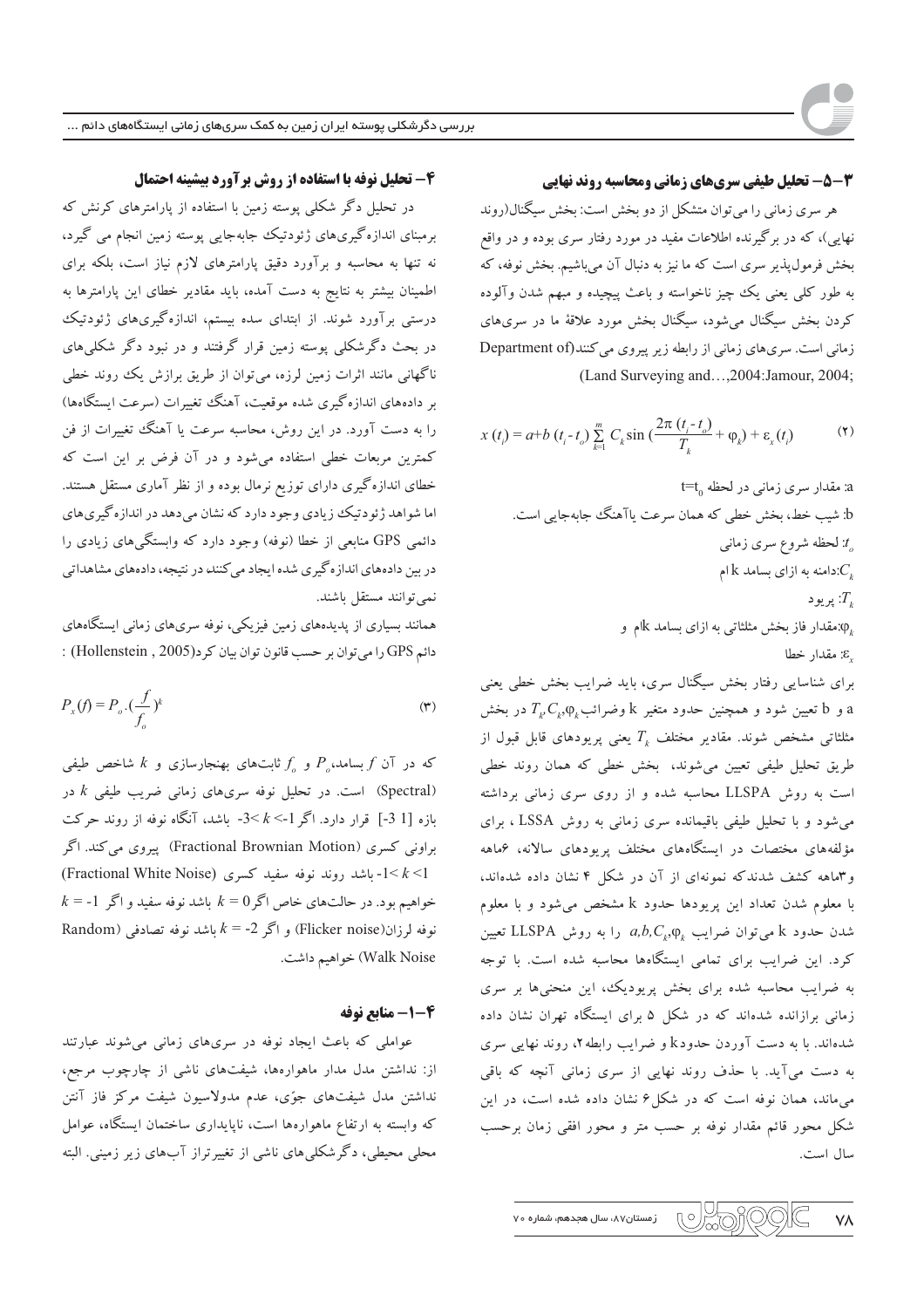به هنگام پردازش دادهها توسط نرم افزارهای GPS یک سری تصحیحات مانند تصحیحات کشندی ً و جوی، اثرات یون سپهری با استفاده از مدلهای تقریبی به دادهها اعمال میشوند، ولی این مدلها قادر نخواهند بود به طور کامل تصحیحات را اعمال کنند در نتیجه خود این اثرات باقیمانده یکی از منابع نوفه هستند.

با استفاده از تحلیل نوفه سریهای زمانی می توان مقادیر نوفه متناظر با تعدادی از این منابع را محاسبه و راههای کاهش آنها را ارائه داد. نوفههای سفید با افزایش بسامد نمونهبرداری کاهش قابل ملاحظهای پیدا می کنند ولی نوفههای رنگی با افزایـش تعداد مشاهدات تغییر نمی کنند یا کاهش زیادی نمییابند (Williams, 2004).

# 4-2- تشخیص نوفههای موجود در سری زمانی و محاسبه مقادیر دامنه آنها

در تحلیل نوفه سریهای زمانی فرض میشود که  $\varepsilon_r(t)$  (رابطه ۲) به  $\alpha(t_i)$  صورت ترکیب خطی از متغیرهای تصادفی مستقل با توزیع یکنواخت  $\beta(t_i)$  و دنبالهای از متغیرهای تصادفی وابسته (Identical Distribution) باشد يعني(Williams, 2003):

$$
\varepsilon_k(t_i) = a\alpha(t_i) + b_k\beta(t_i) \tag{6}
$$

 $k$  که در آن ثابتهای  $a,b$ به ترتیب دامنههای نوفه رنگی و نوفه سفید و توان طیفی هستند. ماتریس واریانس- کواریانس اندازهگیریهای  $x(t_i)$  در این حالت به صورت زیر است:  $C = a^2I + b^2, J,$  $(\Delta)$ 

که در آن I یک ماتریس یکه و  $J_{\iota}$ ماتریس واریانس– کواریانس برای نوفه رنگی است. در تحلیل نوفه به روش بر آورد بیشینه احتمال، ماتریس واریانس – کواریانس  $J_{_{k}}$  متغیرهای تصادفی  $x(t_{i})$  با استفاده از ماتریس تبدیل  $\mathrm{T}$  بر اساس بردار متغیرهای تصادفی d که مستقل بوده و دارای توزیع یکنواخت مي باشند، ايجاد مي شود. يعني(Williams, 2003):

$$
x = T.d \tag{9}
$$

با استفاده از قانون انتشار خطاها ماتریس واریانس- کواریانس  $J_{\rm k}$ را میتوان به صورت زیر حساب کرد:

$$
J_k = T. C_d. T^T
$$
 (V)

که در آن  $C_{\scriptscriptstyle A}$  ماتریس واریانس-کواریانس بردار متغیرهای تصادفی  $\rm d$  بوده

و برابر  $\Gamma$  است. در نتیجه  $T$  .  $T = I$  خواهد بود. ماتریس تبدیل  $\Gamma$  نیز به صورت زير تعريف مي شود(Williams, 2003):

$$
T = \begin{bmatrix} \varphi_0 & 0 & 0 & \cdots & 0 \\ \varphi_1 & \varphi_0 & 0 & \cdots & 0 \\ \varphi_2 & \varphi_1 & \varphi_0 & \cdots & 0 \\ \vdots & \vdots & \vdots & \ddots & \vdots \\ \varphi_n & \varphi_{n-1} & \varphi_{n-2} & \cdots & \varphi_0 \end{bmatrix}
$$
 (A)

که در آن ۵۵٫ از رابطه زیر محاسبه می شوند:

$$
\varphi_n = \frac{-k/2(1-k/2)\dots(n-1-k/2)}{n!} = \frac{\Gamma(n-k/2)}{n! \cdot \Gamma(-k/2)}
$$
\n(4)

که در آن T تابع گاما و n تعداد اندازهگیریها میباشد. در تشکیل ماتریس برای این که توان طیفی نوفههای مختلف باضریب طیفی  $k$ و دامنه و بسامد $J_{_{k}}$ یکسان که هم فاصله هستند، با هم برابر شوند، ماتریس  $\mathrm{T}$  در $\Delta T^{\frac{4}{4}}$ ضرب میشود(مقیاس داده میشود). اگر دادهها هم فاصله نباشند ماتریس T در ضرب می شود. در این حالت توان طیفی از رابطه زیر محاسبه  $\Delta T_j\!=\!\left|t_j\!\cdot t_o\right|$ مي شود(Williams, 2003):  $P=\frac{D_k}{f^{k/2+1}}\frac{b_k^2}{f^k}$ ;  $D_k=2.(2\pi)^k.(24x60x60x365.25)^{k/2}$  $(1 \cdot)$ 

که در آن  $f_s$ بسامد نمونه برداری است. با استفاده از رابطه ۷ و ۸: T=I درنتیجه  $k$ =0 $\langle \varphi_{n} = 0, \varphi_{n} = 0, \varphi_{n} = 0$  درنتیجه T=I و  $1 = \frac{\pi}{4} = 1$  در نتیجه ماتریس واریانس- کواریانس  $J_c = J_c = 1$ و مستقل از زمان خواهد شد.  $k$ =-2 $\Longrightarrow$ اگرنوفه تصادفی وجود داشته باشد  $\Delta T^{\frac{1}{4}}$   $\Delta T^{\frac{1}{4}}$  ,  $\Delta T^{\frac{1}{4}}$ در نتیجه ماتریس T به صورت زیر خواهد بود:  $0 \cdots 0$  $\overline{1}$  $\begin{vmatrix} 1 & 1 & 0 & \cdots & 0 \end{vmatrix}$  $T = \begin{vmatrix} 1 & 1 & 1 & \cdots & 0 \end{vmatrix}$  $(11)$ 第二十二十八六  $\begin{vmatrix} 1 & 1 & 1 & \dots & 1 \end{vmatrix}$ 

در این حالت ابتدا ستونهای ماتریس T در  $\Lambda T^{\frac{1}{2}}$  مربوطه ضرب می شود و با استفاده از رابطه  $T. T^T$  =  $J_{\iota} = T. T^T$  ماتریس واریانس- کواریانس محاسبه میشود. در نتیجه ماتریس واریانس- کواریانس برای نوفه تصادفی به صورت زیر خواهد بود:

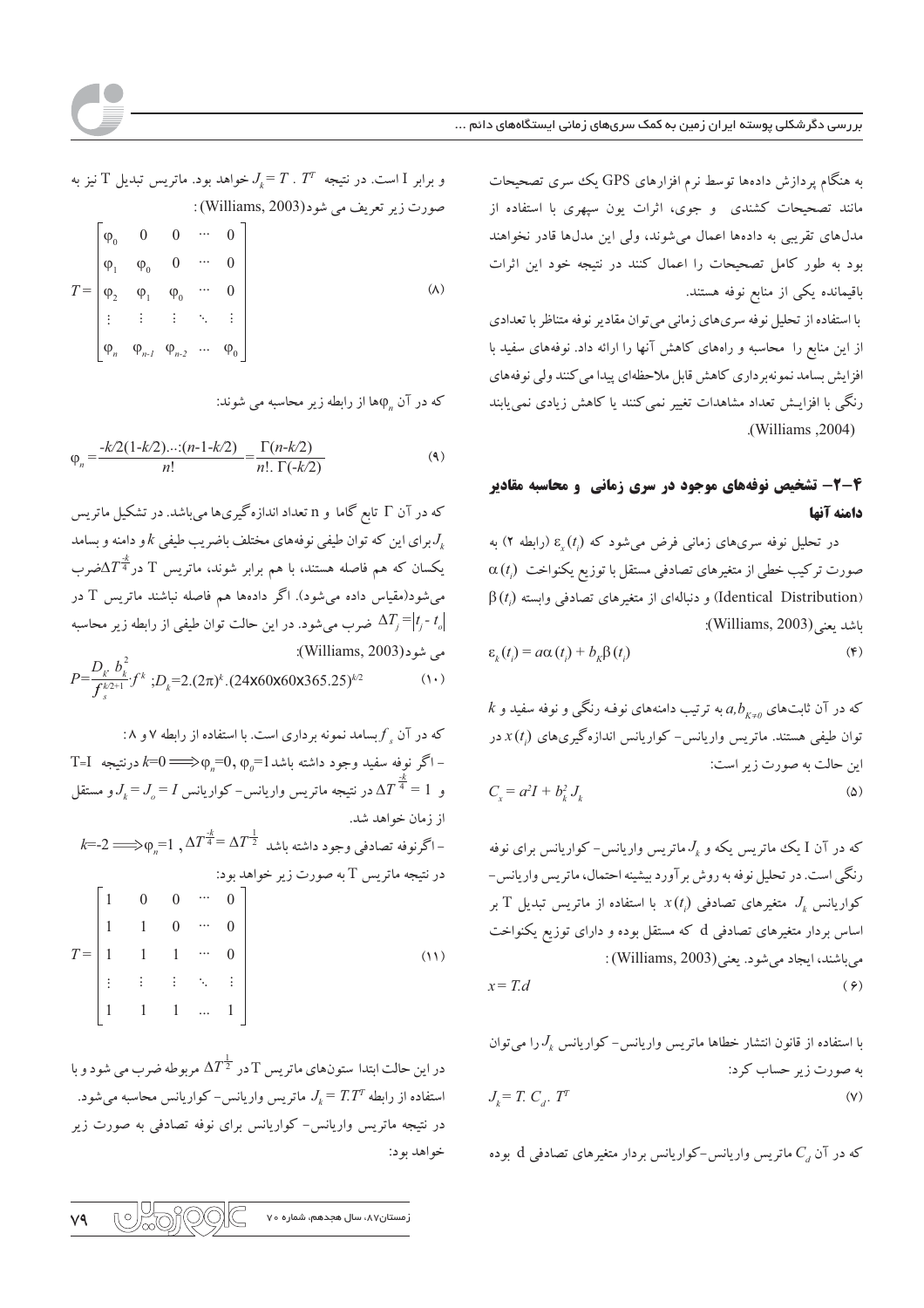$$
T = \begin{bmatrix} \Delta T_1 & \Delta T_1 & \cdots & \Delta T_1 \\ \Delta T_1 & \Delta T_2 & \Delta T_2 & \cdots & \Delta T_2 \\ \Delta T_1 & \Delta T_2 & \Delta T_3 & \cdots & \Delta T_3 \\ \vdots & \vdots & \vdots & \ddots & \vdots \\ \Delta T_1 & \Delta T_2 & \Delta T_3 & \cdots & \Delta T_n \end{bmatrix}
$$
 (17)

– اگر نوفه لرزان داشته باشیم، ماتریس واریانس– کواریانس به صورت زیر تعريف مي شود (Williams, 2003) :

$$
C_x = J_{1} = \left[ \left( \frac{3}{4} \right)^2 \mathbf{X} \frac{24I - J_0}{12} \right]_{n \times n} \tag{17}
$$

که در آن 
$$
J_0
$$
 یکک ماتریس متقارن بوده و اجرای  $(i,k)$  آن به صورت زیر  
حساب می شود:  
 $J_0 = \begin{cases} 0 & ; & i = k \\ \frac{\log(k-i)}{\log 2} + 2 & ; i < k \end{cases}$  (۱۹)

مطالعات زیادی نشان داده است که نوفههای موجود در سری های زمانی تر کیبی از نوفه سفيد و نوفه قانون توان است (Hollenstein,2005; Williams, 2003). با استفاده از برآورد بیشینه احتمال نوع و دامنه ایـن نوفهها به همراه دقت برآورد دامنه آنها به دست می آیـد (Williams, 2003).

$$
likelihood\left(\hat{v}, C_{x}\right) = \frac{1}{(2\tan)^{n/2} \mathbf{X} \left(|C_{x}|\right)^{1/2}} \exp(-0.5\hat{v}^{T} C_{x}^{-1} \hat{v}) \tag{12}
$$

که در آن ی $C$  ماتریس واریانس-کواریانس اندازهگیریها و۷ مقادیر باقیمانده سری زمانی بعد از حذف روند نهایی (سیگنال) و n تعداد اندازه گیریهاست. برای سادهتر شدن فرم مسئله از طرفین در مبنای طبیعی لگاریتم میگیریم :(Williams, 2003)

$$
MLE = \ln[likelihood(\hat{v}, C_x] = -1/2[ln(|C_x|) + \hat{v}^T C^{-1} v + nln2\pi](v)
$$

در داخل ماتریس پارامترهای مربوط به نوفههای موجود در سری زمانی نهفته است. دراین روش پارامترهای نوفه به گونهای برآورد میشوند که تابع چگالی احتمال به ازای آنها بیشینه شود. پس از حل، انواع نوفه به همراه دامنه آنها و انحراف از معیار دامنه آنها به دست میآیند. البته روش برآورد بیشینه احتمال دارای این توانایی است که سریهای زمانی را یکباره شناخته و مقادیر شیفتهای احتمالی ایجاد شده در سریها، حرکتهای پریودیک موجود در سریهای زمانی، سرعت ایستگاهها و انواع نوفه و مقادیر دامنه آنها را به

$$
\mathsf{v} \cdot \mathsf{v} \cdot \mathsf{v} \cdot \mathsf{v} \cdot \mathsf{v} \cdot \mathsf{v} \cdot \mathsf{v} \cdot \mathsf{v} \cdot \mathsf{v} \cdot \mathsf{v} \cdot \mathsf{v} \cdot \mathsf{v} \cdot \mathsf{v} \cdot \mathsf{v} \cdot \mathsf{v} \cdot \mathsf{v} \cdot \mathsf{v} \cdot \mathsf{v} \cdot \mathsf{v} \cdot \mathsf{v} \cdot \mathsf{v} \cdot \mathsf{v} \cdot \mathsf{v} \cdot \mathsf{v} \cdot \mathsf{v} \cdot \mathsf{v} \cdot \mathsf{v} \cdot \mathsf{v} \cdot \mathsf{v} \cdot \mathsf{v} \cdot \mathsf{v} \cdot \mathsf{v} \cdot \mathsf{v} \cdot \mathsf{v} \cdot \mathsf{v} \cdot \mathsf{v} \cdot \mathsf{v} \cdot \mathsf{v} \cdot \mathsf{v} \cdot \mathsf{v} \cdot \mathsf{v} \cdot \mathsf{v} \cdot \mathsf{v} \cdot \mathsf{v} \cdot \mathsf{v} \cdot \mathsf{v} \cdot \mathsf{v} \cdot \mathsf{v} \cdot \mathsf{v} \cdot \mathsf{v} \cdot \mathsf{v} \cdot \mathsf{v} \cdot \mathsf{v} \cdot \mathsf{v} \cdot \mathsf{v} \cdot \mathsf{v} \cdot \mathsf{v} \cdot \mathsf{v} \cdot \mathsf{v} \cdot \mathsf{v} \cdot \mathsf{v} \cdot \mathsf{v} \cdot \mathsf{v} \cdot \mathsf{v} \cdot \mathsf{v} \cdot \mathsf{v} \cdot \mathsf{v} \cdot \mathsf{v} \cdot \mathsf{v} \cdot \mathsf{v} \cdot \mathsf{v} \cdot \mathsf{v} \cdot \mathsf{v} \cdot \mathsf{v} \cdot \mathsf{v} \cdot \mathsf{v} \cdot \mathsf{v} \cdot \mathsf{v} \cdot \mathsf{v} \cdot \mathsf{v} \cdot \mathsf{v} \cdot \mathsf{v} \cdot \mathsf{v} \cdot \mathsf{v} \cdot \mathsf{v} \cdot \mathsf{v} \cdot \mathsf{v} \cdot \mathsf{v} \cdot \mathsf{v} \cdot \mathsf{v} \cdot \mathsf{v} \cdot \mathsf{v} \cdot \mathsf{v} \cdot \mathsf{v} \cdot \mathsf{v} \cdot
$$

بررسی دگرشکلی پوسته ایران رمین به کمک سریهای رمانی ایستگاههای دائم ...

همراه خطای بر آورد تک تک این کمیتها بر آورد کند. ولی به علت این که استخراج همزمان تمامى پارامترهاى موجود در سرى زمانى نيازمند حافظه رایانهای زیاد می،باشد، در نتیجه باعث کاهش سرعت محاسبات می،شود و بهتر است ابتدا ً مقادیر شیفتها (اگر موجود باشند)، پارامترهای مربوط به حرکتهای پریودیک3( مثلاً دامنه حرکتهای فصلی) برآورد شوند سپس انواع نوفه به همراه دامنه آنها تعیین شوند، با این کار سرعت محاسبات زیاد می شود. در جدول ۱ نتایج حاصل از روش بیشینه احتمال بر آورد دامنههای نوفه به همراه خطاي برآورد آنها آورده شده است.

# **4-3- محاسبه و بررسی اثرانواع نوفه بر سرعتهای به دست آمده از** سریهای زمانی 4-3-1- محاسبه سرعت

با استفاده از روش کمترین مربعات خطی که در بخش ۳-۴ توضیح داده شد، از طریق برازش یک خط(Linear trend) میتوان سرعت ایستگاهها را محاسبه کرد. پس با استفاده از بر آورد کمترین مربعات خطی خواهیم داشت :(Williams, 2003)  $\hat{x}(t) = \hat{x}_0 + \hat{r} t$ .  $(1V)$ که مقادیر ۲ ,  $x_a$  به صورت زیر محاسبه میشوند:  $\hat{\mathbf{y}} = \begin{bmatrix} \hat{x}_0 \\ \hat{x}_0 \\ \hat{r} \end{bmatrix} = [A^T C_x^{-1} A]^{\text{-}1} A^T C_x^{-1} x$  $(\lambda \lambda)$ 

– که در آن A ماتریس ضرایب معادلات مشاهدات،  $C_{\star}$  ماتریس واریانس کواریانس اندازهگیریها، x بردار مشاهدات است. با استفاده از قانون انتشار خطا مي توان نو شت (Williams, 2003):

$$
C_{\hat{v}} = (A^T C_x^{-1} A)^{-1}; C_x = a^2 I + b_k^2 J_k
$$
 (14)

## 4-2-2- محاسبه اثر نوفه سفید بر روی سرعت ایستگاهها

در رابطه ۵ و ۱۹ اگر تنها نوفه سفید داشته باشیم آنگاه  $b_{{\scriptscriptstyle L}}$  خواهد بود در نتيجه:

$$
C_{\hat{y}} = \begin{bmatrix} \sigma_{x_0}^2 & \sigma_{x_0} \\ \sigma_{x_0}^2 & \sigma_{x_0}^2 \end{bmatrix} = \frac{\begin{bmatrix} \sum_{i=1}^n t_i^2 & -\sum_{i=1}^n t_i \\ -\sum_{i=1}^n t_i & n \end{bmatrix}}{\sigma_{x_0}^2 \sigma_{r}^2} \implies (7 \cdot)
$$

$$
(\sigma_{\hat{r}}^2)_{\nu n} = \frac{12 \times a^2}{n \times T^2}; \ n \ge 2
$$
 (1)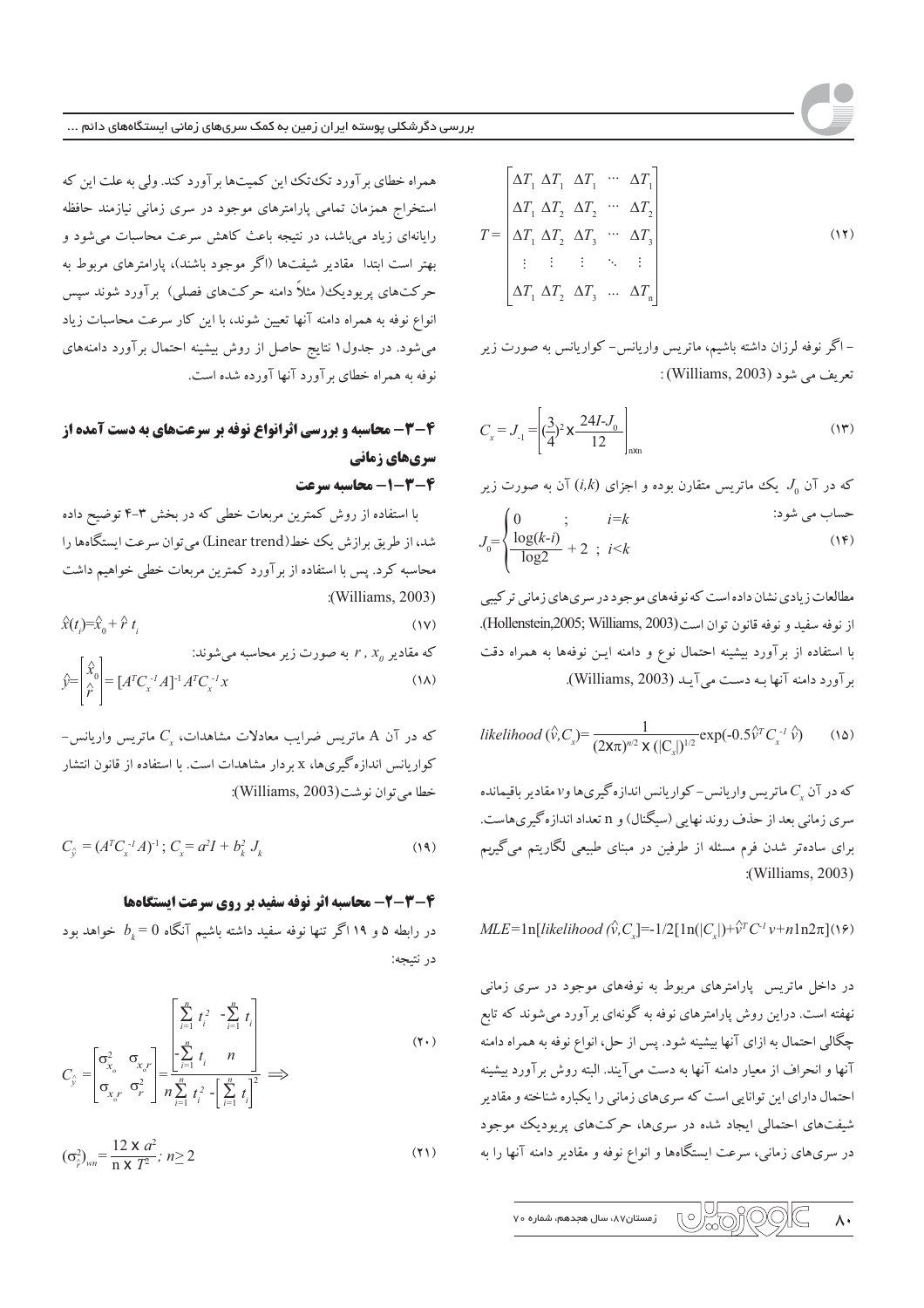# 4-3-3- محاسبه اثر نوفه تصادفي بر روى سرعت ايستگاهها

اگر در سریهای زمانی تنها نوفه تصادفی موجود باشد آنگاه در رابطه ۵ و :(Williams, 2003) خواهد بو د در نتيجه (Williams, 2003):

$$
C_{\hat{y}}^{-1} = A^T J_2^1 A = b^2 \frac{n-1}{T} \begin{bmatrix} 1 & t_1 \\ t_1 & C_{22} \end{bmatrix}
$$
  
\n
$$
C_{22} = t_n^2 + 2 \sum_{i=1}^{r} t_i^2 - 2 \sum_{i=1}^{n-1} (t_i, t_{i+1})
$$
 (YY)

پس از معکوس کردن 
$$
C_{\hat{y}}^{-1}
$$
 دررابطه ۲۲ واریانس ۴ برابرابراست با:  
\n
$$
(\sigma_{\hat{y}}^2)_{rw} = \frac{b^2}{(n-1) \Delta T} = \frac{b^2}{T}; n \ge 2
$$
\n(۲۳)

## 4-3-4- محاسبه اثر نوفه لرزان بر روی سرعت ایستگاهها

برای محاسبه اثر نوفه لرزان بر روی سرعت هنوز رابطه تحلیلی مشخصی وجود ندارد و از مدلهای عددی استفاده می شود. یکی از این مدلها به صورت ; بر است (Williams, 2003):

$$
(\sigma_{\hat{r}}^2)^{\approx} \frac{9b_{\cdot1}^2}{16\Delta T (n^2-1)}
$$
 (YF)

که درآن  $b_{-1}$  دامنه نوفه لرزان و n تعداد اندازهگیریها و  $\Delta T$  فواصل نمونهبرداری است. بعد از تحلیل نوفه ماتریس  $C_{x}$  به دست می $\bar{I}$ ید سپس با استفاده از رابطه ١٨ كه در قسمت ۴-٣- ١ مقادير جديد سرعتها (سرعتهاى بعد از تحلیل نوفه) به دست میآیند. در محاسبه سرعت جدید ایستگاهها با استفاده از روش برآورد بیشینه احتمال یک مدل چند پارامتری به سریهای زمانی برازش داده میشود. به همین منظور سریهای زمانی ایستگاههای مختلف را پس از حذف مشاهدات اشتباه از طریق آزمون سه سیگما، به عنوان دادههای ورودی وارد این نرمافزار کرده و پس از پردازش به روش بیشینه احتمال، سرعت ایستگاهها و دامنههای نوفه به همراه خطای آنها به دست

میآیند. این مسئله برای سریهای زمانی ایستگاههای مورد استفاده در پروژه انجام شده و نتایج آن در جداول ۱ آورده شده است.

### 5- نتىچەگىرى

در سری های زمانی ایستگاههای دائم GPS به علت پیوسته بودن مشاهدات، تغییرات ناگهانی ایجاد شده در سری زمانی، مانند اثرات ناشی از فعالیتهای زمین ساختی مانند زمین لرزه و یا آتشفشان، در منطقه مورد مطالعه و یا مناطق اطراف آن، همچنین تمامی تغییراتی که در موقعیت و ساختار ایستگاه ایجاد می شود مانند تعویض آنتن ایستگاه ثبت می شود و مقدار آنها را می توان به سادگی محاسبه کرد.

– تغییرات فصلی ناشی از تغییر شرایط آب و هوایی در فصول مختلف سال، به وضوح در رفتار سریهای زمانی برخی ایستگاهها مشاهده می شود که میتوان تصحیح ناشی از آن (حذف بخش پریودیک از سری زمانی) را در محاسبه آهنگ جابهجایی اعمال کرد.

- در استفاده از سریهای زمانی ایستگاههای دائم GPS باید تحلیل نوفه انجام شود، در غیر این صورت، نتایج بهدست آمده به دور از واقعیت خواهند بود. – پس از تحلیل نوفه در مقدار سرعت تفاوت زیادی بهوجود نمیآید ولی انحراف معیار سرعتها در حدود ۸ برابر تغییر پیدا می کند. – بدون تحلیل نوفه انحراف از معیار سرعت ایستگاهها ۸ برابر نادیده گرفته

می شود(ایستگاه تهران که جزو ایستگاههای IGS است).

– مقدار نوفه سفيد درمؤلفه ارتفاعي بيشتر از مقدار آن درمؤلفههاي مسطحاتي مے ماشد.

– مقدار نوفه لرزان در مؤلفه ارتفاعی بیشتر از مقدار آن در مؤلفههای مسطحاتی است.

| ايستگاه |   | دامنه نوفه سفيد<br>(mm) | دقت دامنه نوفه سفيد<br>(mm) | دامنه نوفه Flicker<br>$\text{(mm/yr}^0.25)$ | دقت دامنه نوفه Flicker<br>$\text{(mm/yr}^0.25)$ |
|---------|---|-------------------------|-----------------------------|---------------------------------------------|-------------------------------------------------|
| tehn    | N | 3.2813                  | 0.1437<br>$+ -$             | 13.4362                                     | 0.6732<br>$+ -$                                 |
|         | E | 4.1024                  | 0.1842<br>$+ -$             | 16.7249                                     | 0.8658<br>$+ -$                                 |
|         | U | 7.8838                  | 0.3799<br>$+ -$             | 28.2841                                     | 1.9370<br>$+ -$                                 |

جدول ۱ – نتایج حاصل از تحلیل نوفه با استفاده از روش بیشینه احتمال برای ایستگاه تهران

 $\mathbb{R}^{\circ}$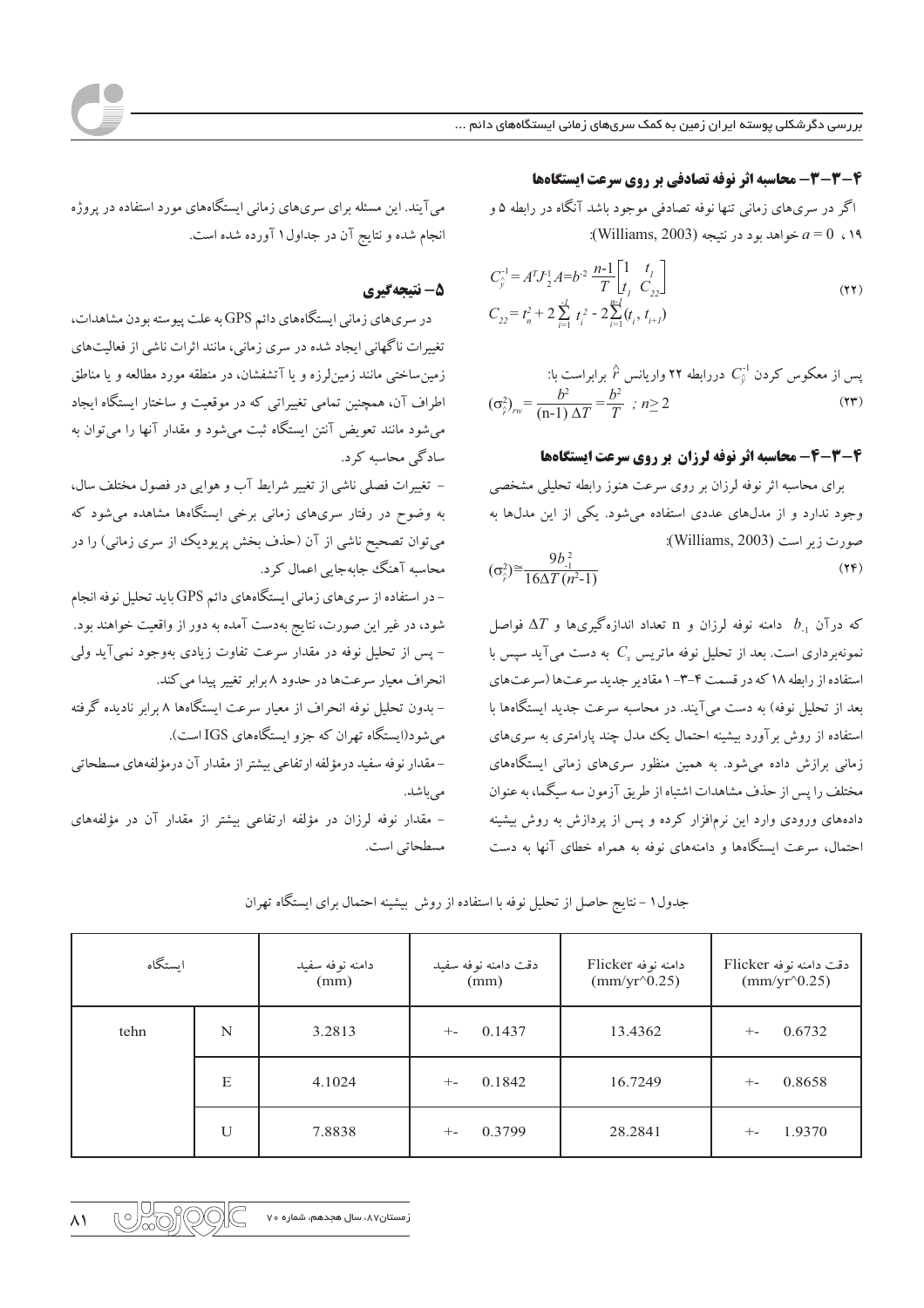

 $E$ 

2004

شکل ۲– سریهای زمانی ایستگاه تهران ، محور قائم بیانگر رقم یکان مؤلفههای مختصات بر حسب متر و محور افقی بیانگر زمان برحسب سال

4.70

4.66

4.62

458

4.54

2006 2000 m 2004

 $\mathbf{I}$ 

 $2006$ 

 $\overline{N}$ 

2004

10.0

996

992

988

98

2006 2000 2002

 $326$ 

323

320

3.17

3.14

 $3.11$ 

2000 2002



شکل ۱– ایستگاههای دائم GPS مورد استفاده در پروژه



شکل ۳ – سریهای زمانی ایستگاه تهران بعد از حذف اثر تعویض آنتن و گیرنده، محور قائم بیانگر رقم یکان مؤلفههای مختصات بر حسب متر و محور افقی بیانگر زمان برحسب سال



شکل ۵ –بخش اول سری زمانی ایستگاه tehn بعد از حذف روند خطی و برازش یک منحنی پریودیک، محور قائم بر حسب متر و محور افقی بر حسب سال



شکل۴- تحلیل طیفی سری زمانی ایستگاه tehn محور قائم بیانگر دامنه بهنجار شده و محور افقی بیانگر پر یود زمانی بر حسب روز



شکل ۶ – بخش نوفه سرهای زمانی قسمت اول ایستگاه tehn ، محور قائم بر حسب متر و محور افقی بر حسب سال